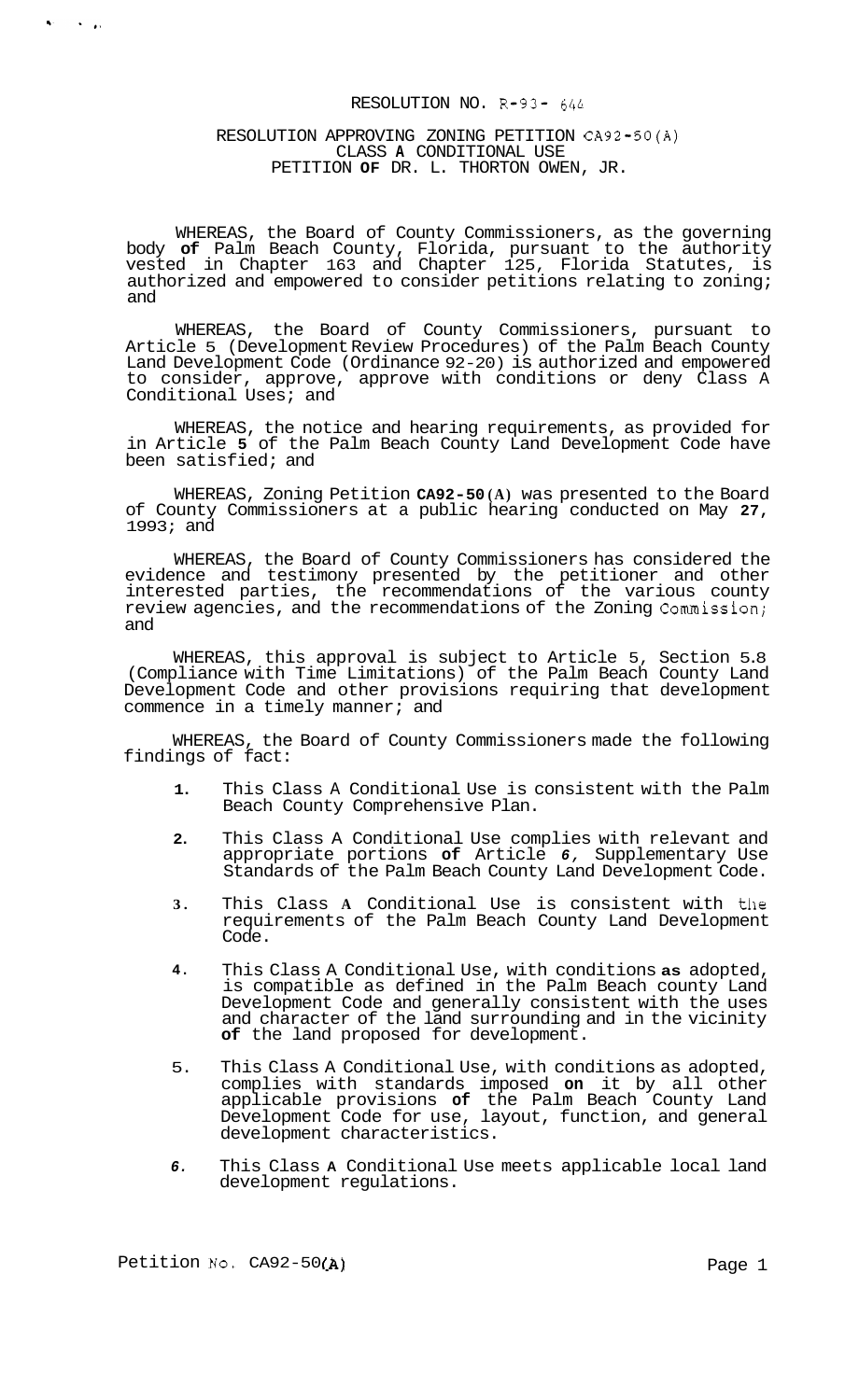- *7.*  This Class A Conditional Use, with conditions as adopted, minimizes adverse effects, including visual impact and intensity of the proposed use on adjacent lands.
- *8.*  This Class A Conditional Use has a concurrency reservation and therefore complies with Art. **11,** Adequate Public Facility Standards.
- 9. This Class A Conditional Use, with conditions as adopted, minimizes environmental impacts, including but not limited to water, air, stormwater management, wildlife, vegetation, wetlands and the natural functioning of the environment.
- **10.**  This Class A Conditional Use, with conditions as adopted, will result in logical, timely and orderly development patterns.

WHEREAS, Article 5 of the Palm Beach County Land Development Code requires that the action of the Board of County Commissioners be adopted by resolution.

NOW, THEREFORE, BE IT RESOLVED BY THE BOARD OF COUNTY COMMISSIONERS OF **PALM** BEACH COUNTY, FLORIDA, that Zoning Petition CA92-50(A), the petition **of** DR. L. THORTON, JR. BY N. KENT WILMERING, AGENT for a **CLASS** A CONDITIONAL USE allowing a RESTAURANT, FAST FOOD in the GENERAL COMMERCIAL (CG) Zoning District, on a parcel of land legally described in EXHIBIT **A,**  attached hereto and made a part hereof, and generally located as shown on a vicinity sketch as indicated in EXHIBIT B, attached hereto and made a part hereof, was approved on May 27, 1993, subject to the conditions of approval described in EXHIBIT **C,**  attached hereto and made a part hereof.

Commissioner Newell moved for the approval of the Resolution.

The motion was seconded by Commissioner **Foster** and, upon being put to a vote, the vote was as follows:

The Chair thereupon declared that the resolution was duly passed and adopted this 27th day of May, 1993.

APPROVED **AS** TO FORM AND LEGAL SUFFICIENCY

 $E = \sqrt{2\pi}$ 

BY:

COMMISSIONERS  $(38)$  $M$  $\frac{1}{\alpha}$ BY: **DEPUTY CLÉRK**  $\frac{1}{2}$  $\overline{1}$  $\ddot{\circ}$  $\mathbf{c}$  $\boldsymbol{\gamma}$ Petition No. CA92-50(A) Page 2 Ù)  $\cdot$ 

PALM BEACH COUNTY, FLORIDA BY ITS BOARD OF COUNTY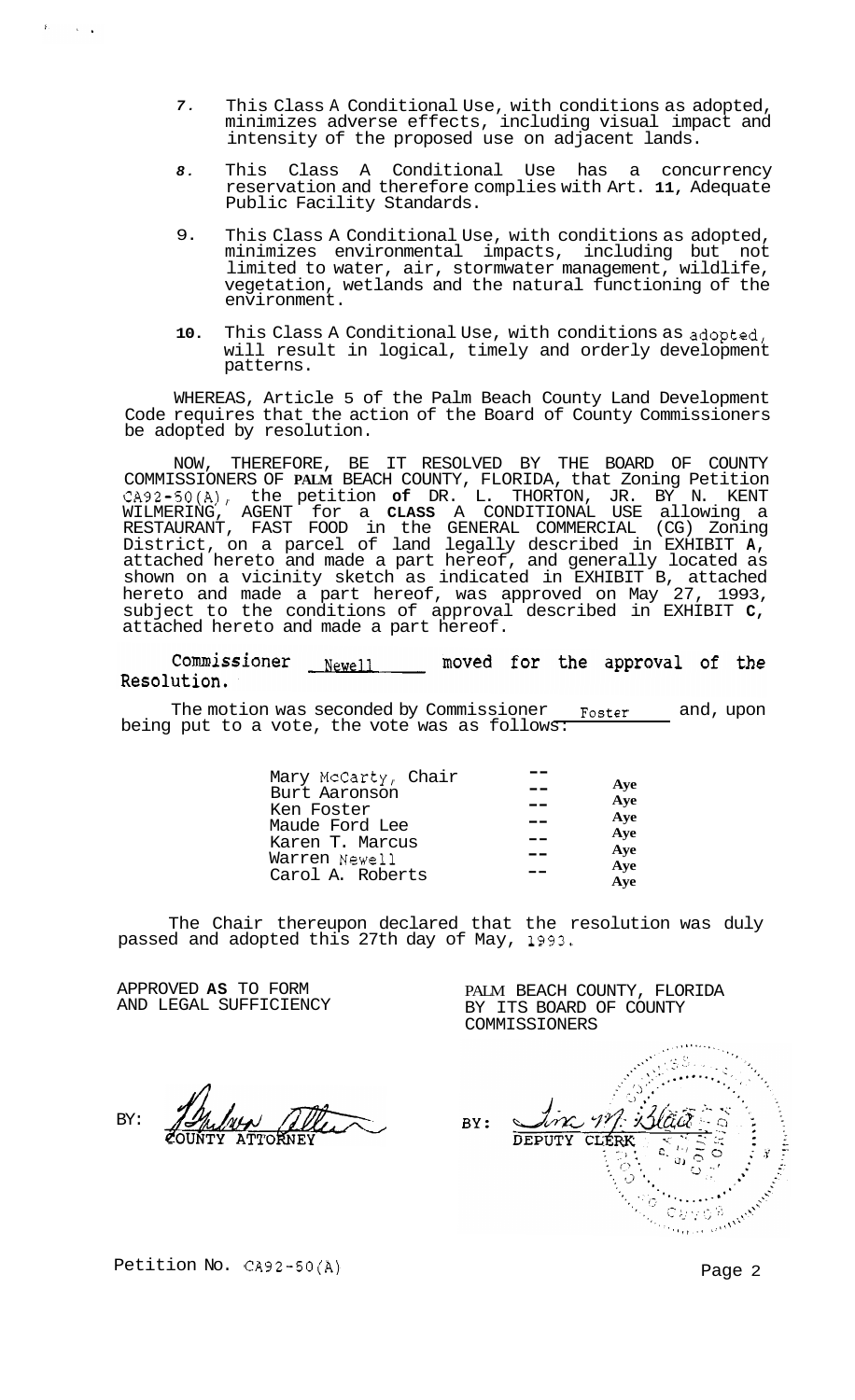# **EXHIBIT A**

# LEGAL **DESCRIPTION**

 $\sim 10$ 

**PROPERTY ADDRESS: 4331 Lake Worth Road, Lake Worth, F1. DESCRIPTION: FLOOD ZONE: B The East 150 feet of the South 195 feet of the West Half of the** '. **,Southeast Quarter of the Southwest Quarter of the Southeast Quarter of Wion 24, Township 44 South, Range 42 East, Palm Beech County, Florida, Less the Right** *of* **Way of Lske Worth Road** ( **State Road \*802** )\* **,,e3 recorded in.Roed Pldt Book 5, Peges 133 and ,134, Public Records of** . **Palm Beach County, Florida. Containing 0.465 acres (20,248 square feet)**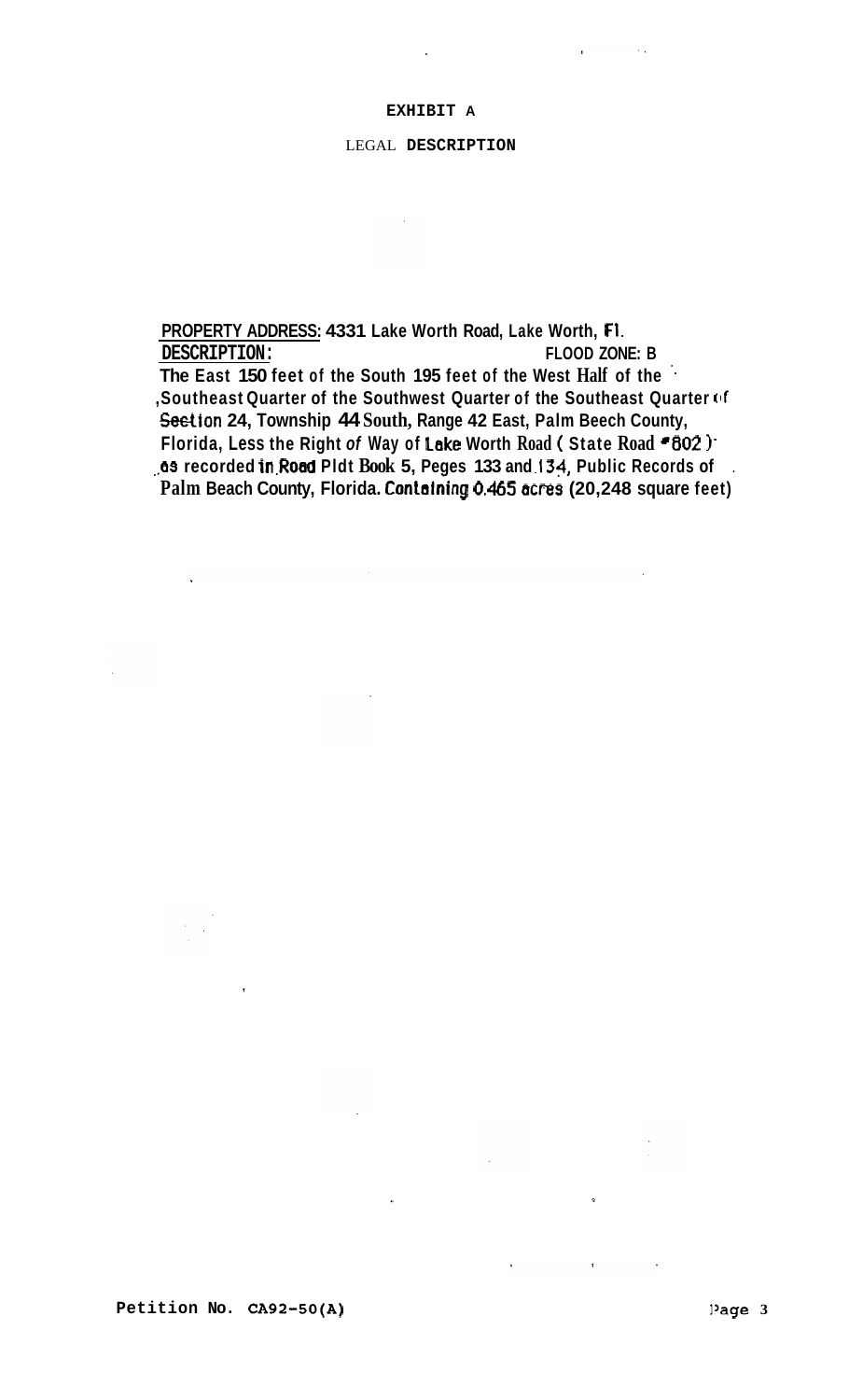## **EXHIBIT B**





 $\ddot{\phantom{1}}$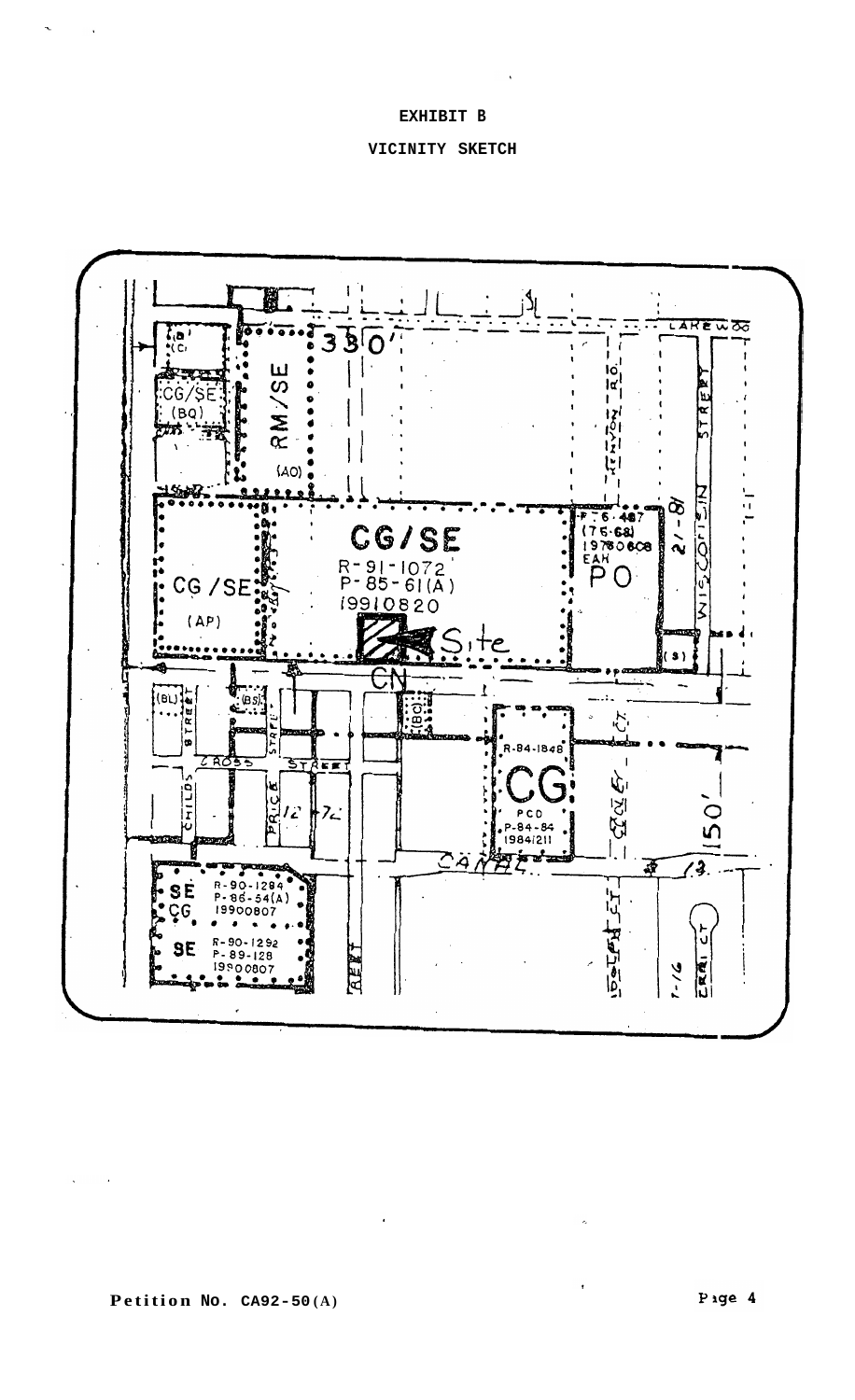## EXHIBIT **C**

#### CONDITIONS **OF** APPROVAL

### A. HEALTH

*I.* . ..

- 1. Sewer service is available to the property. Thereliore, no septic tank shall be permitted on the site. All existing on-site sewage disposal systems must be abandoned in accordance with Chapter 10D-6, FAC and Palm Beach County ECR-I.
- 2. Water service is available to the property. Therefore, no well shall be permitted on the site to provide po1:able water. All existing on-site potable water supply systems must be abandoned in accordance with Palm Beach County ECR-11.

## B. LANDSCAPING

- 1. All trees required to be installed on site shall meet the following minimum standards at installation:
	- a. Tree height: fourteen (14) feet minimum.<br>b. Trunk diameter: 3.5 inches measured 4.5 f 3.5 inches measured 4.5 feet
	- c. Canopy diameter: seven *(7)* feet minimum. The diameter shall be determined by the average canopy radius at 3 points measured from the trunk to the outermost branch tip. Each radius shall measure at least 3.5 feet in length. (ZONING) above grade.

# C. PARKING

**1.** Prior to site plan certification, the petitioner ishall enter into a parking agreement with the owner  $\circ$ <sup>e</sup> the adjacent property (Home Depot Plaza) to reserve a minimum of nine (9) parking spaces for use of the subject property, subject to approval by the County Attorney and the Zoning Director. The parking spaces provided **an** the Home Depot site must be located adjacent to the subject property. These spaces shall be appropriately designated on the Home Depot certified site plan and indicated on the site plan for the subject property. In the event a permitted use allowed in the CG Zoning District utilizes the subject property, the property owner shall enter' into a similar agreement if the parking requirement for the permitted use cannot be met on site. (COUNTY ATTORNEY/ ZONING)

#### **D.** SIGNS

1. All new or replaced freestanding and/or point of purzhase signs permitted on site shall be limited to the location, number, size, height and face area indicated on Exhibit *58* of the Zoning Division files. (BLDG-Zoning)

#### E. ENGINEERING

1. The existing western entrance onto Lake Worth Road shall be eliminated. Use of this entrance shall cease concurrent with on site paving and drainage improvements with landscaping installed to prevent vehicles from utilizing this entrance. (ENGINEERING)